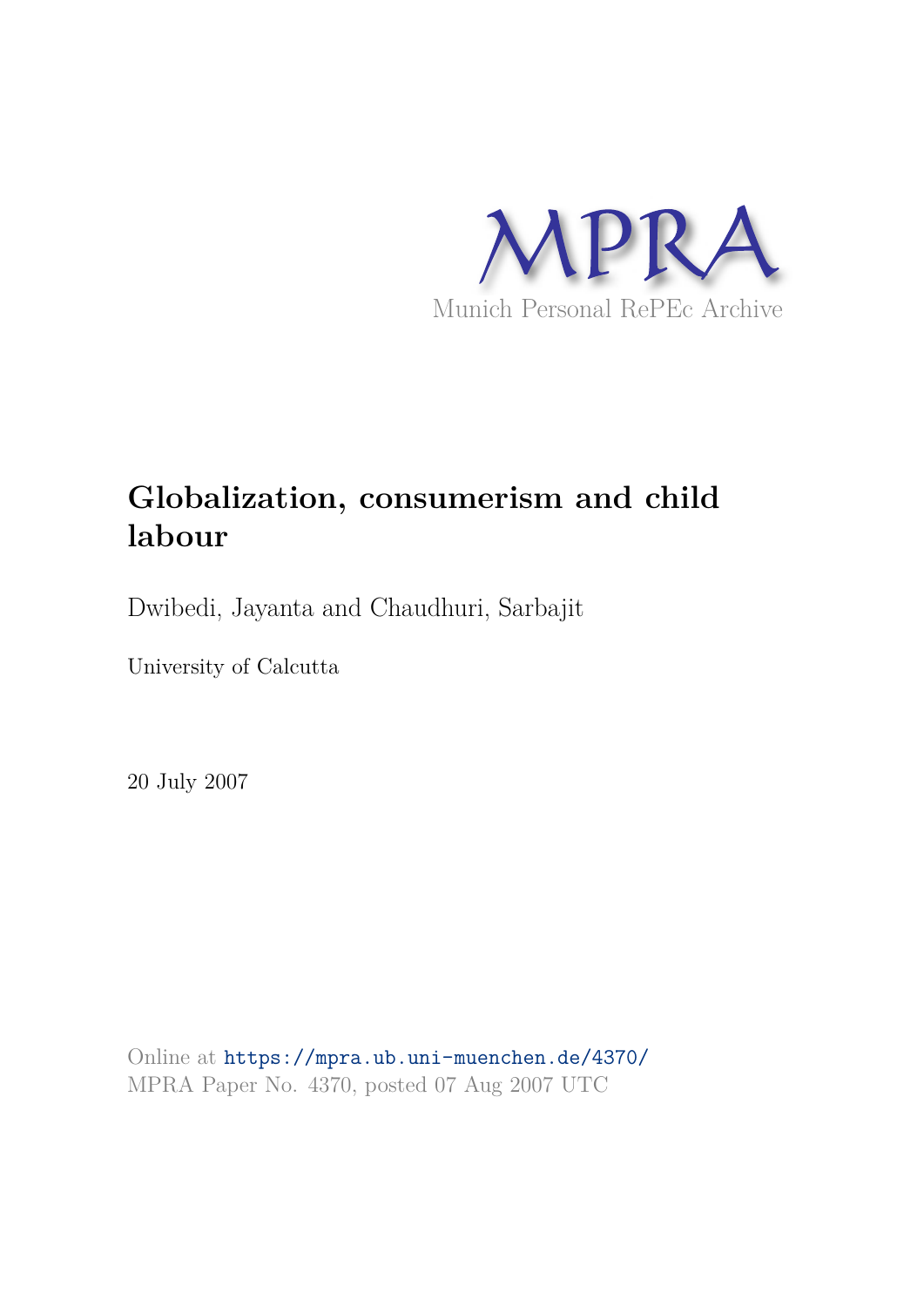# **Globalization, consumerism and child labour**

Jayanta Kumar Dwibedi Dept. of Economics, B.K.C. College, Kolkata , India. E-mail: jayantadw@rediffmail.com

and

Sarbajit Chaudhuri Dept. of Economics, University of Calcutta, India. E-mail: sarbajitch@yahoo.com , sceco@caluniv.ac.in

**(This version: July 2007)** 

**Address for communication:** Dr. Sarbajit Chaudhuri, 23 Dr. P.N. Guha Road, Belgharia, Kolkata 700083, India. Tel: 91-33-2557-5082 (O); Fax: 91-33-2844-1490 (P)

**Abstract:** This paper highlights the implication of consumerism on the incidence of child in a developing economy using a two-sector general equilibrium model. It finds that although consumerism raises incomes of the poor households and decreases the earning opportunities of the children, this is not sufficient to control the flow of children to workplace and is likely to worsen the child labour situation. The analysis provides a theoretical framework that can be used for explaining the positive linkage between consumerism and child labour.

**Keywords:** Child labour, globalization, consumerism, general equilibrium.

**JEL classification: F10, J10, J13, I28.**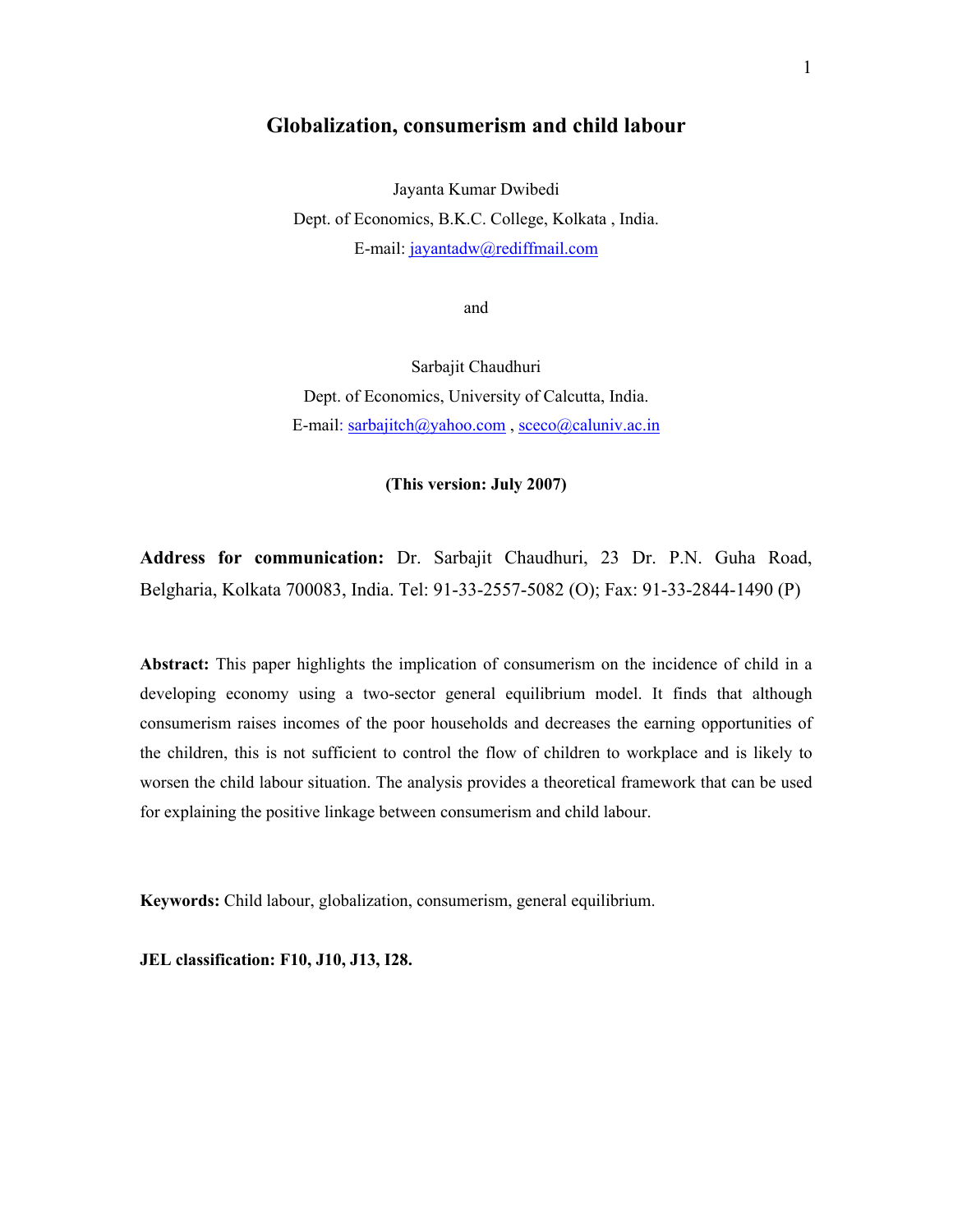# **Globalization, consumerism and child labour**

#### **1. Introduction:**

The process of globalization has some important implications on a number of social and economic aspects of the developing economies and child labour is central to this agenda. Policy makers, NGOs and researchers are engaged in protracted debates on whether globalization has increased the incidence of child labour. While analyzing its impact on children's economic activity, one must recognize that globalization is a complex process with many facets. Some aspects of globalization may create difficulties for households with children, while there could be some other which may help in reducing the child labour problem.

Empirical evidences available so far give us some conflicting signals. Cigno et al. (2002), Edmond and Pavcnik (2006) and Neumayer and Soysa (2005) have analyzed the impact of liberalized trade and investment policies on child work using cross-country data and found that countries with more liberalized trade regime and greater penetration by foreign direct investment are associated with lower child labour incidence. On the contrary, there are some studies that claim that globalization has made the child labour situation worse. Loker (1999) argued that many nations, including parts of Latin America, became home to millions of children who resembled "grit in the prosperity machine" Lieten (2003) argued that openness led to more poverty, more decentralization of production and more sourcing of cheap labour for export and so more child labour.

Despite many of the developing economies achieving high growth rates during this process of globalization, the incidence of child labour has not decreased at the expected rate and in many of the transition economies the problem has been on the rise. In this connection, it is worthwhile to mention the empirical finding of a study conducted by Swaminathan (1998) in a city in Gujarat, India. Despite high economic growth achieved through inflows of foreign capital, Swaminathan (1998) has found that the incidence of child labour has increased significantly in the city of Bhavnagar in the liberalized regime. Chaudhuri and Dwibedi (2007) have given a possible explanation as to why growth with foreign capital may not be sufficient to solve the problem of child labour. They have shown that a higher economic growth may sufficiently raise the demand for commodities/services that use child labour thereby worsening the problem of child labour.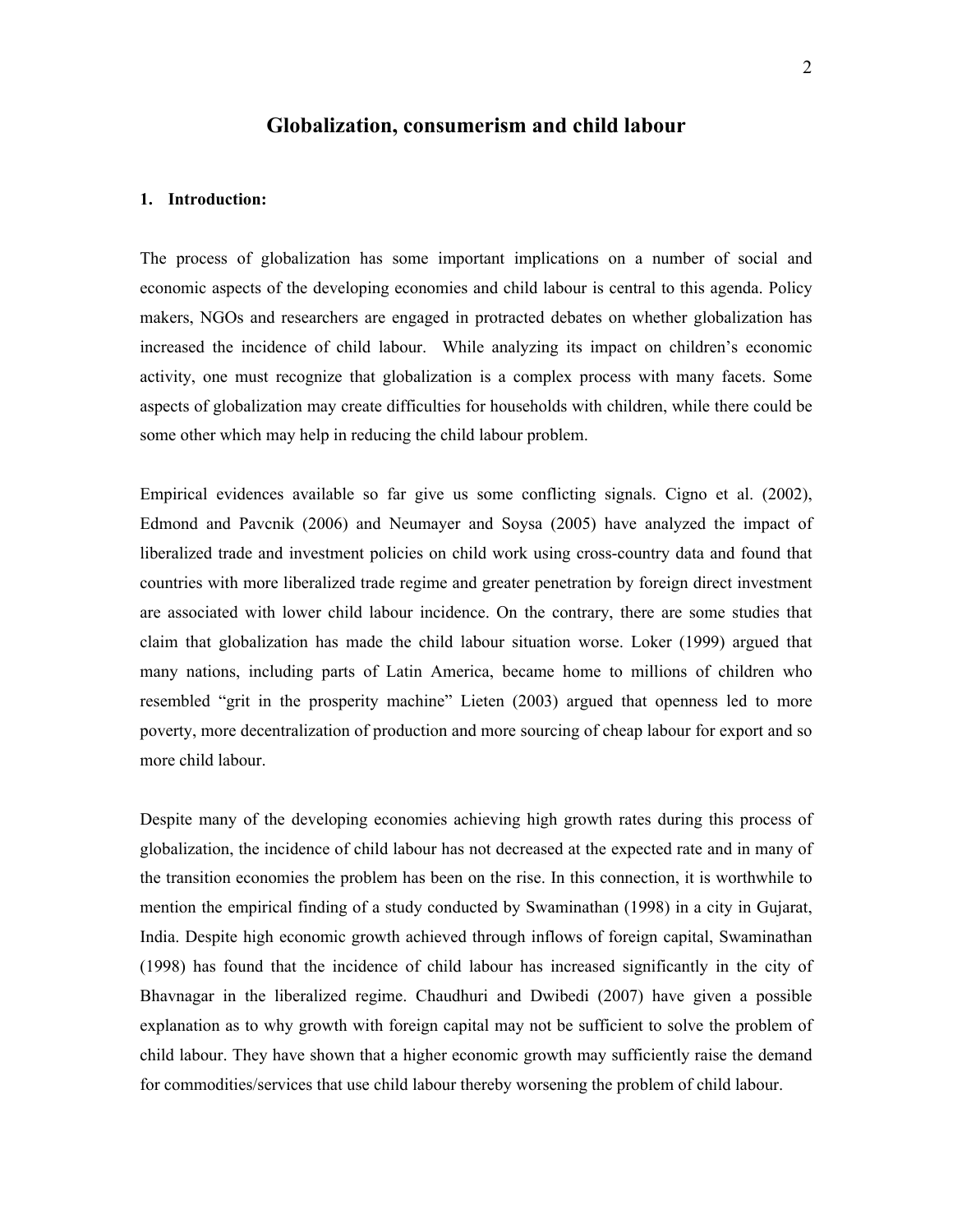There could be other explanations as well. Consumerism, a natural bi-product of globalization, might be responsible for the increasing child labour incidence in the high growth-prone areas. Globalization perpetuates consumerism and encourages values based on an individual's freedom to pursue his own monetary interests and resulting into societies obsessed with consuming. It implies a trend towards commodification which is manifested by eagerness to acquire new goods and services. As the UN Commission on Sustainable Development, 7th Session (1999) points out "….consumption and production patterns in developed countries strongly influenced patterns in developing countries, particularly in the context of globalization and trade liberalization. This occurred not only through trade and investment, but also through communication, mass media, advertising and marketing". In this age of increasing influence of information technology and media, even the underprivileged sections of the developing world are also allured by consumerism. As viewed by FAO (2005) the consumption pattern of even the urban low income group is showing significant change towards non-cereal consumption and more towards industrial items. Rao (2000) has pointed out that demonstration effect and availability of a variety of foods could be some of the reasons behind change in the consumption pattern in case of India. Strong demonstration effects not only affected food consumption pattern, it also resulted in increased preference for disposables and non-essential luxury items. Using data from the National Home Sampling Survey, carried out in 2001 in Brazil, Sawaya et al. (2005) have shown how globalization influenced consumption and dietary pattern in Brazil. For example there study reveals that television ownership has permeated all layers of the society, from the upper and middle classes to less privileged areas. In the poorest urban areas such as Natal, in the state of Maranhão, the penetration of television sets was close to 86 per cent. Television is today the main source of entertainment, even for lower-income families, who spend five to eight hours a day in front of the television. As the developing economies are moving towards a world of homogeneous consumption, poorer section of the society is finding it difficult to maintain their relative consumption standard.

Poverty is believed to be the single largest force behind the problem of child labour. If we accept the 'luxury axiom' of Basu and Van (1998) and assume that poor households send out their children to work only when their family incomes from non-child labour source fall below a certain critical level, then increases in incomes resulting from higher economic growth should lift these households above that critical level and eventually mitigate the poverty-driven child labour incidence. However, the 'critical level' itself is not constant and in the present consumerist society the minimum acceptable income limit is indeed increasing. So, even if globalization raises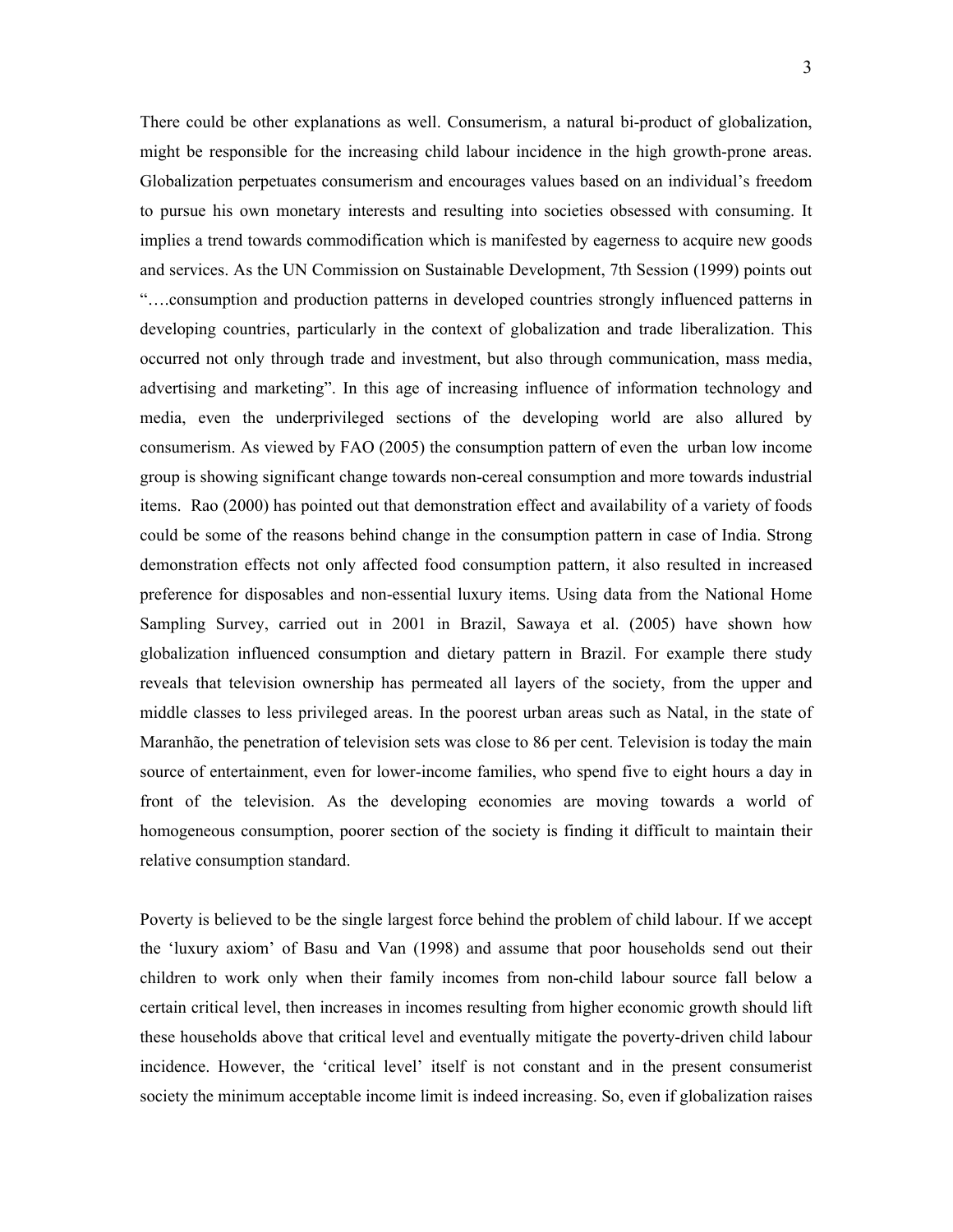the earning opportunities of the poor, it may be insufficient (given a slow rate of trickle down effect)<sup>1</sup> for them to maintain the relative consumption standard. So they may like to use the only means in their possession, their hapless children, for higher earnings. In this way, globalization may push**<sup>2</sup>** the poor households to use their only wealth, their children, to support growing consumption needs in a consumerist society.

The objective of this paper is to highlight and analyze the implication of consumerism on the household decision regarding children's economic activity. We formalize this idea using a twosector general equilibrium model with child labour. We assume that there are two sectors in a small open economy, one of which ( the informal sector) produces an agricultural exportable product with the help of adult labour, child labour and capital. The second sector (formal sector) is the import-competing sector of the economy producing a manufacturing commodity. It uses adult labour and capital in its production. Our analysis suggests that, even though increased preference for commodities raises incomes of the poor households and decreases the earning opportunities of the children, it is not sufficient to control the flow of children to workplace and is likely to worsen the child labour situation through strong demonstration effects. Thus, our analysis provides a theoretical framework that can be used to explain the positive link between consumerism and child labour.

**<sup>1</sup>** Even though some developing countries like India and China have managed to grasp the opportunities of globalization in terms of higher rate of growth in GDP, due to little trickle down, inequality is increasing. Strong economic growth has failed to translate into significant reductions in poverty in these countries. For others, the situation is even worse. One may go through Khan (1998), Tendulkar et al. (1996), Wade (2004), Reddy and Minoiu (2005), Wade and Wolf (2002), Riskin (2004), Sen and Himanshu (2004) and Basu (2005) for more details on this issue.

<sup>&</sup>lt;sup>2</sup> Some argue that consumerism in the north displaced the problem to other southern countries with lenient labour policies concerning child workers. Their desire for cheaper goods allows for the exploitation of vulnerable children in manufacturing and other industries. Based on this argument they advocate policies like social labeling or even banning import of products produced by children, which will discourage consumption and weaken the pull effect. But given the fact that only 5 % of child workers in the developing world are engaged in the export sector (UNICEF 1997), the strength of this pull effect is not expected to be quite large. However, one cannot ignore the pull effect of increase in domestic consumption of goods and services produced by child labour. See Chaudhuri and Dwibedi (2007) in this context.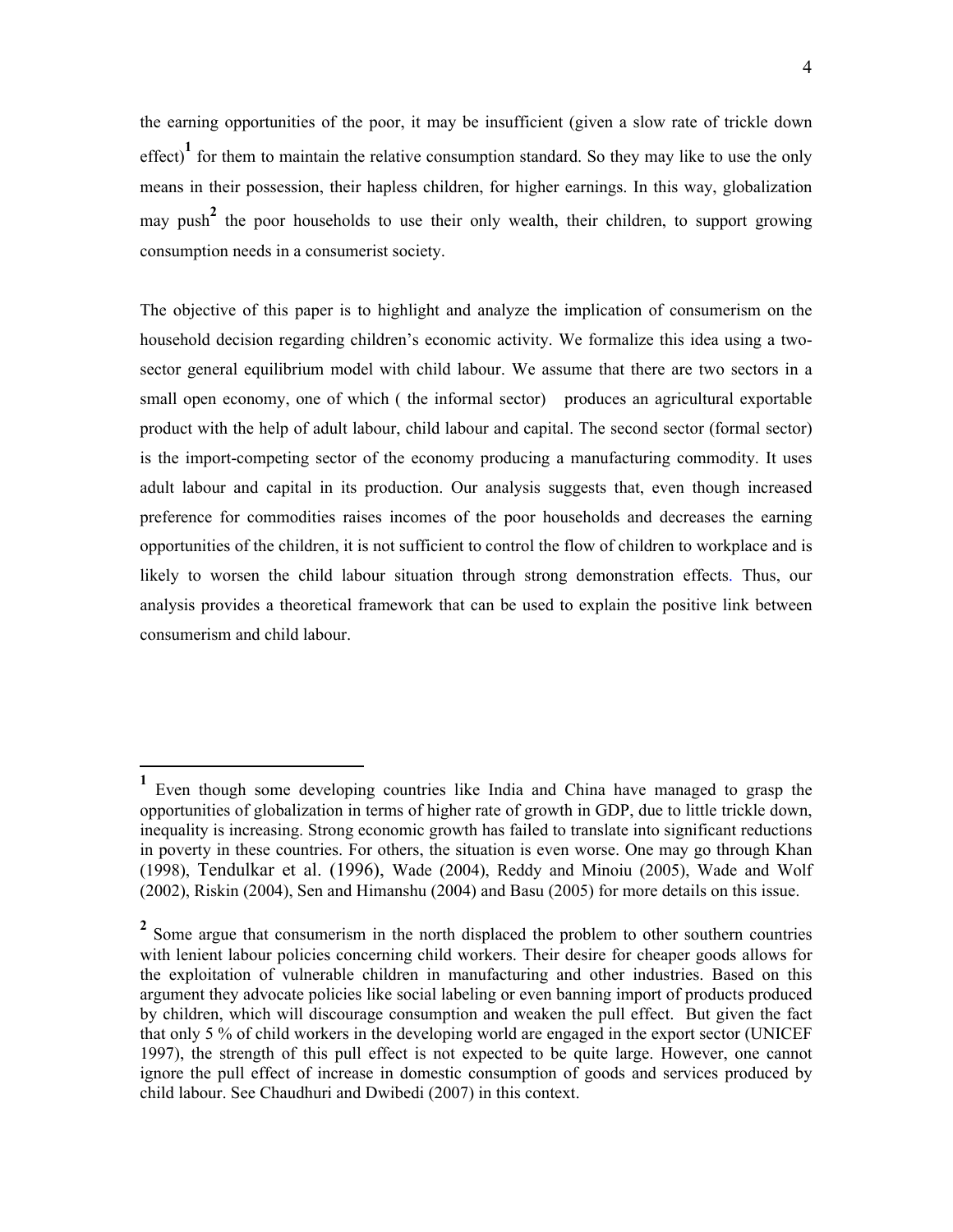#### **2. The Model**

We consider a small open economy with two sectors: one formal and the other informal. The informal sector (sector 1) produces an agricultural exportable product,  $X_1$ , using adult labour(*L*), child labour( $L_C$ ) and capital(*K*).<sup>3</sup> The formal sector (sector 2) is the importcompeting sector of the economy producing a manufacturing commodity,  $X_2$ , with the help of adult labour and capital. Production functions satisfy constant returns to scale with positive but diminishing returns to each factor. Resources are completely utilized. Capital is completely mobile between the two sectors while adult labour is imperfectly mobile. Markets, except the formal sector labour market, are perfectly competitive. The adult wage rate in the formal sector is fixed at  $W^*$  due to effective wage legislation and unionization of labour which is greater than the competitive informal sector adult wage rate, $W$ . Adult workers first try to get employment in the formal sector that offers a high unionized wage and those who are unable to find employment in the said sector are automatically absorbed in the informal sector, as there is complete wage flexibility there. Capital is perfectly mobile between the two sectors of the economy. It is reasonable to assume that the formal sector is more capital-intensive vis-à-vis the informal sector with respect to adult labour. In mathematical terms, this implies that  $(\lambda_{K1}/\lambda_{L1}) < (\lambda_{K2}/\lambda_{L2})$ , where  $\lambda_{ii}$  is the proportion of the *j* th input employed in the *i* th sector. All commodity prices are given by the small open economy assumption.

# **3. Supply function of child labour**

 $\overline{a}$ 

In the economy there are *L* numbers of working families, which are classified into two groups with respect to the earnings of their adult members. The adult workers who work in the higher paid formal manufacturing sector comprise the richer section of the working population. On the contrary, labourers who are engaged in the informal sector constitute the poorer section. We

**<sup>3</sup>** Though child labour is used intensively in the agricultural sector, they are also found in the production of non-traded inputs for the formal manufacturing sector. In fact, many large industries like the glass manufacturing industry, the bangle industry, shoe manufacturing industry and garment industry, etc. have split up into tiny units and shifted the production process into urban slums, in order to utilize the services of children. Some among these industries give subcontract to enterprises, which produce a component of the formal sector output, on an informal basis, hiring child labour. Even if we incorporate a non-traded sector, which uses child labour, the qualitative result of our model holds under reasonable conditions.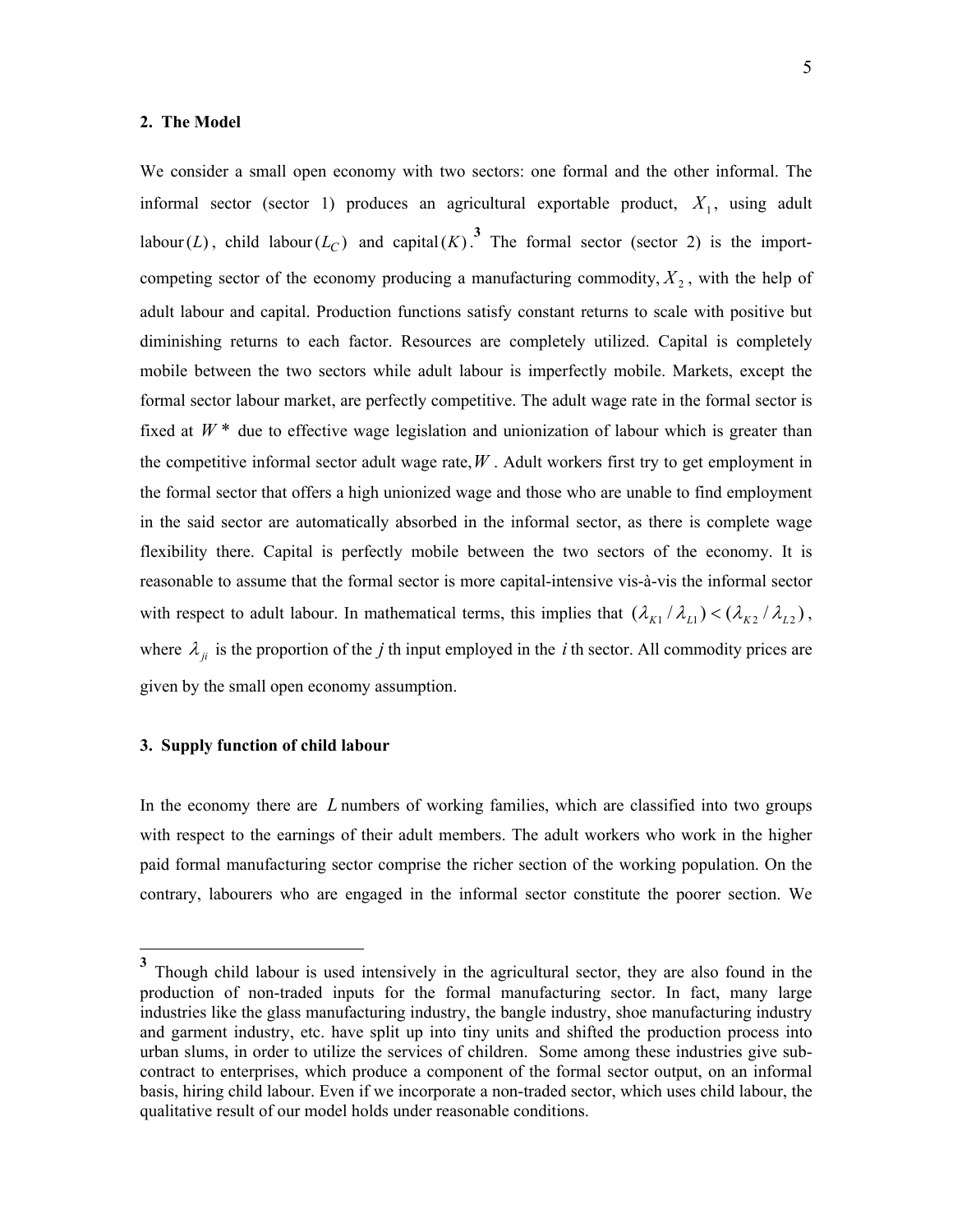assume that there exists a critical level of family (or adult labour) income,  $\overline{W}$ , from non-child labour sources, such that the parents will send their children out to work if and only if the actual adult wage rate is less than this critical level.**<sup>4</sup>** We further assume that each worker in the formal sector earns a unionized wage income,  $W^*$ , sufficiently greater than this critical level. So, the workers belonging to this group do not send their children to work. On the other hand, adult workers employed in the informal sector earn *W* amount of wage income, which is less than  $\overline{W}$  and, therefore, send many of their children to the job market to supplement low family income.

The supply function of child labour is derived from the utility maximising behaviour of the representative poor working household employed in the informal sector of the economy. We assume that each household consists of one adult (the decision making guardian) and *n* number of children. The adult member of the family decides the number of children,  $l_c$ , to be sent to the work place. The guardian behaves altruistically, derives utility from his child's leisure and maximizes the following family utility function.

$$
U = U(C_1, C_2, (n - l_C))
$$

where  $C_i$  denotes the family consumption of the *i* commodity for  $i = 1, 2$ ; and,  $(n - l_C)$  denoted children's leisure.

For analytical simplicity we consider the following Cobb-Douglas type of the utility function.

$$
U = A(C_1)^{\alpha} (C_2)^{\beta} (n - l_C)^{\gamma}
$$
 (1)

with  $A > 0$ ,  $1 > \alpha$ ,  $\beta$ ,  $\gamma > 0$ ; and,  $(\alpha + \beta + \gamma) = 1$ .

It satisfies all the standard properties and it is homogeneous of degree1.  $(\alpha + \beta)$  is the share of physical consumption of the two commodities in the family's total expenditure and consumerism in this model is captured by an increase in the value of( $\alpha + \beta$ ). As  $(\alpha + \beta) = (1 - \gamma)$ , consumerism in the model implies a reduction in  $\gamma$ .

The budget constraint of the family is given by

$$
P_1C_1 + P_2C_2 + (n - l_C)W_C = (nl_C + W)
$$

**<sup>4</sup>** See Basu and Van (1998).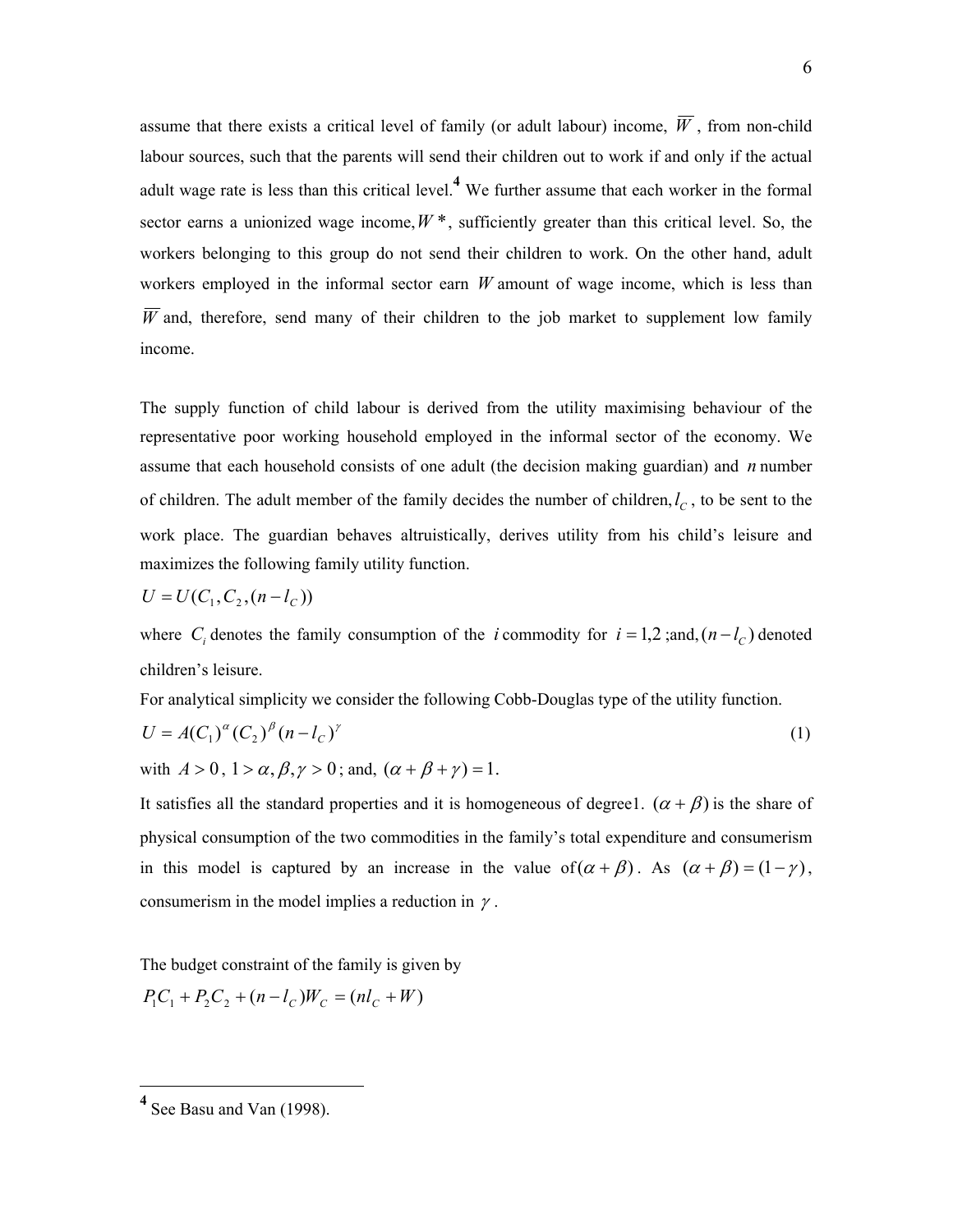where the left-hand side of the equation measures the aggregate family expenditure on consumption of different commodities including children's leisure ( $W_C$  being the opportunity cost of leisure) while the right-hand side is maximum possible family income. This can be simplified as follows.

$$
P_1 C_1 + P_2 C_2 = (W_c l_c + W)
$$
\n(2)

Maximization of the utility function (1) subject to the budget constraint (2) gives us the following family supply function of child labour.**<sup>5</sup>**

$$
l_C = [n(1 - \gamma) - \gamma(\frac{W}{W_C})]
$$
\n(3)

We now analyze the properties of this supply function. First,  $l_c$  varies negatively with the adult wage rate,  $W$ . A rise in  $W$  produces a positive income effect so that the adult worker chooses more leisure for his children and therefore decides to send a lower number of children to the workplace. An increase in  $W_C$ , on the other hand, produces a negative price effect, which lowers children's leisure and increases the supply of child labour from the family. A decrease in  $\gamma$  implies household's lesser preference for children's leisure and causes an upward parametric shift in the child labour supply curve at the given wage rates thereby raising the supply of child labour from the family.**<sup>6</sup>**

There are  $a_{L1}X_1(a_{L1})$  is the adult labour-output ratio in sector 1) numbers of adult workers engaged in the informal sector and each of them sends  $l_c$  number of children to the workplace. Thus, the aggregate supply function of child labour in the economy is given by

$$
L_C = [n(1 - \gamma) - \gamma(\frac{W}{W_C})]a_{L1}X_1.
$$
\n(4)

## **4. The General Equilibrium Analysis**

**<sup>5</sup>** See Appendix I for mathematical derivation.

<sup>&</sup>lt;sup>6</sup> It may be checked that the results of this paper hold for any utility function generating supply function of child labour satisfying these properties.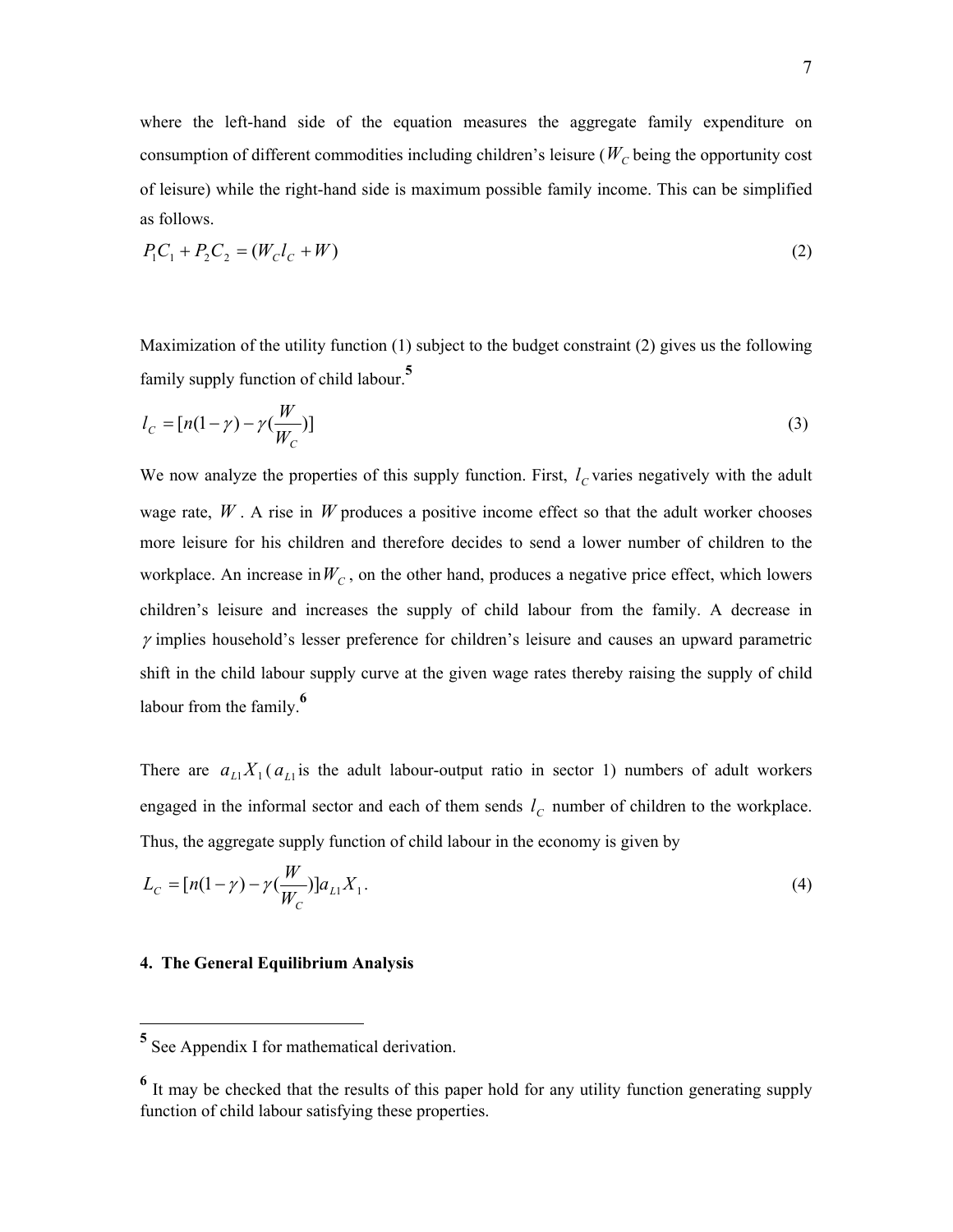Given the assumption of perfectly competitive markets, the usual price-unit cost equality conditions relating to the two sectors of the economy are given by the following two equations, respectively.

$$
Wa_{L1} + W_C a_{C1} + Ra_{K1} = P_1
$$
\n<sup>(5)</sup>

$$
W * a_{L2} + Ra_{K2} = P_2 \tag{6}
$$

where  $a_{ji}$ s are input-output ratios; and,  $R$  is the return to capital.

Complete utilization of adult labour, capital and child labour imply the following three equations, respectively.

$$
a_{L1}X_1 + a_{L2}X_2 = L \tag{7}
$$

$$
a_{K1}X_1 + a_{K2}X_2 = K \tag{8}
$$

$$
a_{c1}X_1 = L_c \tag{9}
$$

Using (4) equation (9) can be rewritten as follows.

$$
a_{C1} = [n(1 - \gamma) - \gamma(\frac{W}{W_C})]a_{L1}
$$
\n(9.1)

There are six endogenous variables in the system:  $W, W_c, R, X_1, X_2$  and  $L_c$  and the same number of independent equations (namely equations  $(4) - (8)$  and  $(9.1)$ ). Equations (5) and (6) constitute the price system. This is an indecomposable system. So factor prices depend on both commodity prices and factor endowments. R is obtained from equation (6) as  $W^*$  is given. Then using equation (5) and (9.1) we can find out *W* and  $W_c$ . Once the factor prices are known the factor coefficients,  $a_{ji}$ s, are also known. Then  $X_1$  and  $X_2$  are simultaneously obtained from equations (7) and (8). Finally,  $L_C$  is determined from (4).

## **5. Comparative Statics**

What effect does consumerism produce on the incidence of child labour in the economy? The answer to this question might seem to be trivial. As the desire for commodities increases the working household will raise the supply of child labour as it has to earn and spend more on different commodities. However, the matter is not as straightforward as it appears to be at the first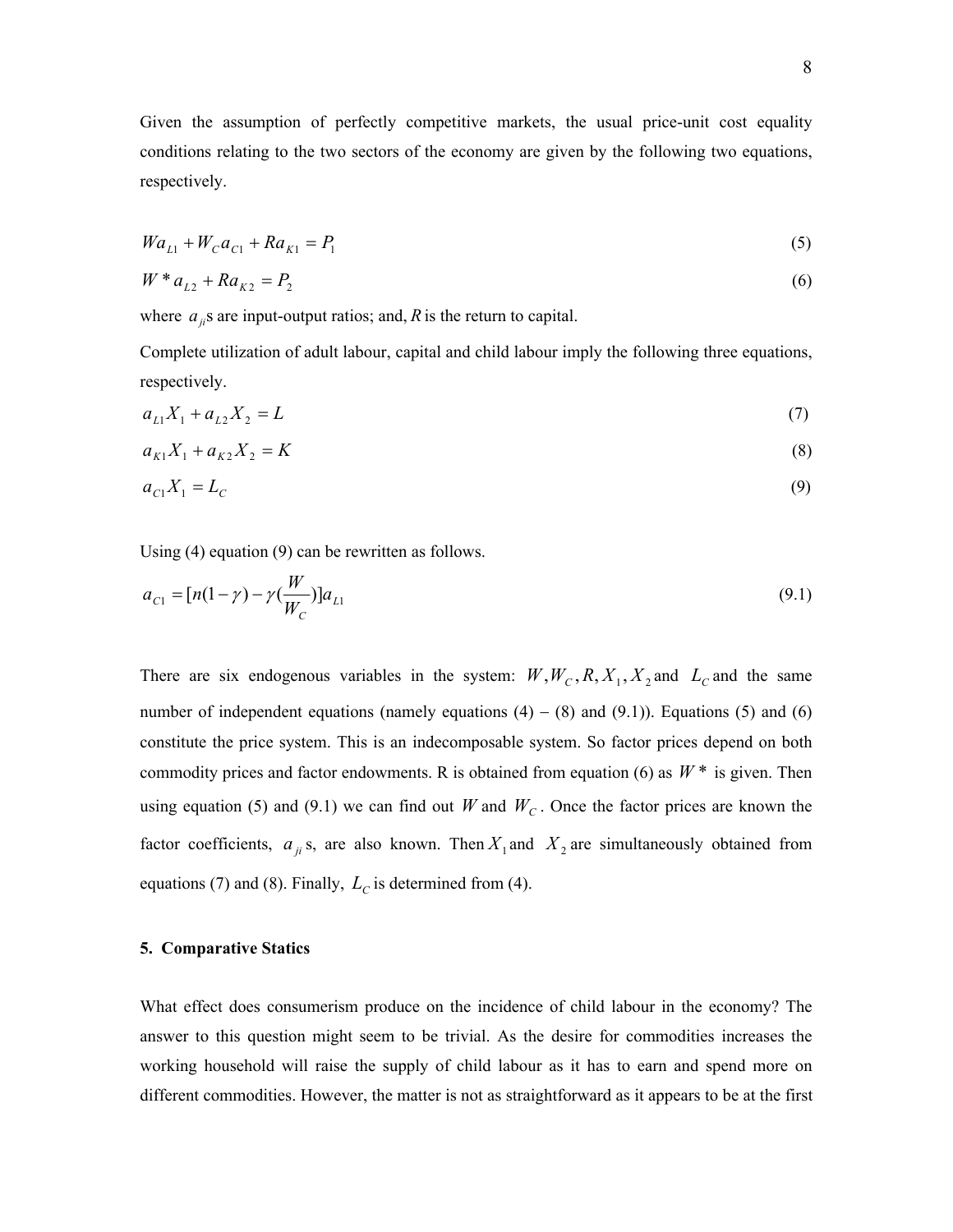sight due to various linkages that exist in the general equilibrium setup. The higher demand for commodities affects not only the family supply of child labour but also the output composition of the two sectors and the two wage rate through intersectoral linkages. Let us now examine the consequence of consumerism on the problem of child labour in the economy.

 Totally differentiating equations (5), (9.1), (7), (8) and (4) and simplifying the following expression can be obtained.**<sup>7</sup>**

$$
\hat{L}_C = -\frac{1}{|\theta|} \frac{1}{|\lambda|} [|\lambda| \{\theta_{L1}(S_{CC}^1 - S_{LC}^1) - \theta_{C1}(S_{CL}^1 - S_{LL}^1)\} - \lambda_{K1}\lambda_{L2} \{ (S_{KL}^1 - S_{LL}^1)\theta_{C1} + (S_{LC}^1 - S_{KC}^1)\theta_{L1} \} ]G\hat{\gamma}
$$
\n(10)

where: 
$$
H = \left(\frac{\gamma W}{l_c W_c}\right) > 0
$$
;  $G = \left(\frac{\gamma (nW_c + W)}{l_c W_c}\right) > 0$ ;  
\n $|\theta| = \{\theta_{L1}(S_{cc}^1 - H - S_{LC}^1) - \theta_{C1}(S_{CL}^1 + H - S_{LL}^1)\} < 0$ ;  
\n $|\lambda| = (\lambda_{L1} \lambda_{K2} - \lambda_{K1} \lambda_{L2}) > 0$ ; and,  
\n $S_{ji}^k$  = the degree of substitution between factors *j* and *i* in the *k* th  
\nsector,  $j, i = L, K, L_c$ ; and,  $k = 1, 2$  with  $S_{ji}^k > 0$  for  $j \neq i$ ; and,  $S_{jj}^k < 0$ .

Using (11) from (10) it is easy to find that

$$
\hat{L}_C > 0 \text{ when } \hat{\gamma} < 0 \text{ if } S_{LC}^1 \ge S_{KC}^1. \tag{12}
$$

This establishes the following proposition.

**Proposition1:** An increase in the desire for consumption goods raises the incidence of child labour in the society if  $S_{LC}^1 \geq S_{KC}^1$ .

Proposition 1 may be explained in the following fashion. An increase in the desire for consumer goods, ceteris paribus, raises the supply of child labour by each family directly as it now requires more income to finance the extra consumption needs. This exerts an upward pressure on the aggregate supply of child labour in the economy given the different wage rates. The return to capital does not change as it is determined from equation (6). But the wage rates would not remain unchanged. The child wage rate decreases as the supply of child labour increases. From

<sup>&</sup>lt;sup>7</sup> See Appendices II, III and IV for detailed derivations.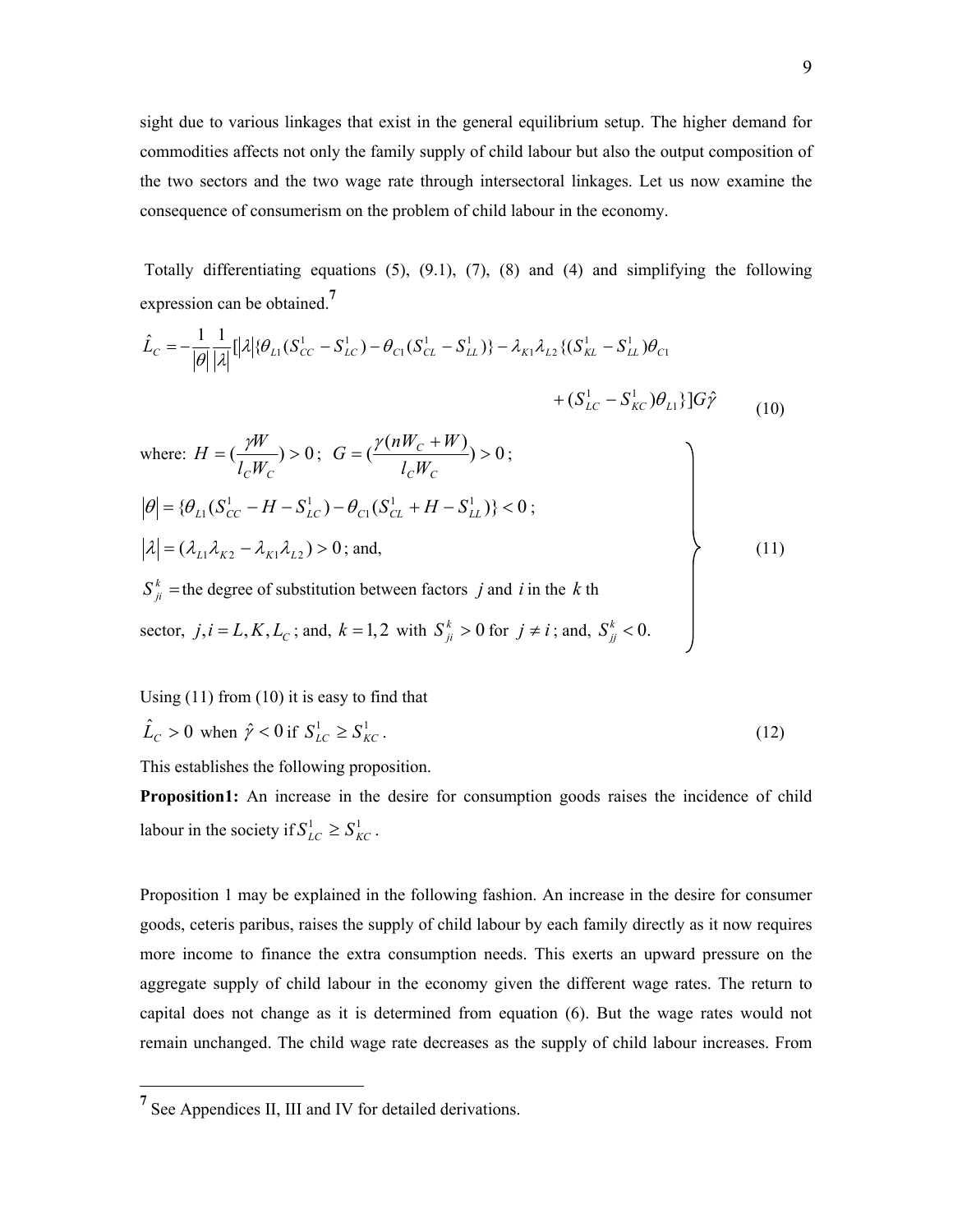the zero-profit condition for sector 1 (equation  $(5)$ ) it leads to an increase in the adult competitive wage rate,  $W$ . The reason as to why  $W$  rises is quite clear. Sector 1 expands, as child labour is specific to this sector. The demand for adult labour rises which in turn raises  $W$ . The  $(W/W<sub>C</sub>)$  ratio rises and this lowers the supply of child labour from each working family. This is called the *relative wage effect*. Sector 2 contracts as it has to release both adult labour and capital to the expanding agricultural sector. As more adult working families are now employed in the lower paid informal sector, the supply of child labour rises which we may call the *adult labour reallocation effect*. So there are three effects on the supply of child labour in total. The *direct effect* and the *adult labour reallocation effect* tend to raise the incidence of child labour while the *relative wage effect* lowers the incidence. However, the combined magnitude of the first two effects dominates over the third effect under the sufficient condition<sup>8</sup> that:  $S_{LC}^1 \geq S_{KC}^1$ . However, the result may be valid under alternative sufficient conditions as well. One such alternative condition is  $S_{KL}^1 \theta_{C_1} \geq S_{KC}^1 \theta_{L_1}$ .

# **7. Concluding remarks:**

 $\overline{a}$ 

It was believed that globalization will bring about new opportunities for the developing economies, the fruits of which will percolate down to the bottom of the society, thereby leading to reduction of poverty and poverty-driven child labour incidence. But what has really happened is far from satisfactory. Even when some developing countries managed to grab the opportunities of globalization in terms of growth of the national economy, the incidence of child labour has not fallen satisfactorily and in some cases it has actually increased. Globalization has some major socio-economic implications on the developing societies apart from economic growth. For example, it has perpetuated consumerism which has not spared even the poorer section of the working population. The consequence has not been good for the hapless working children. The poor households who do not have any assets except their children have been increasingly sending them to the workplace to be able to raise their living standards. The theoretical analysis of this paper explains the positive linkage that exists between consumerism and the incidence of child labour in a globalizing developing economy. Empirical research to examine the existence of this crucial linkage is urgently needed.

<sup>&</sup>lt;sup>8</sup> In economic terms this means the degree of substitutability between the two types of labour is stronger than the same between capital and child labour in sector 1. This is quite realistic given the technological specification of the agriculture sector.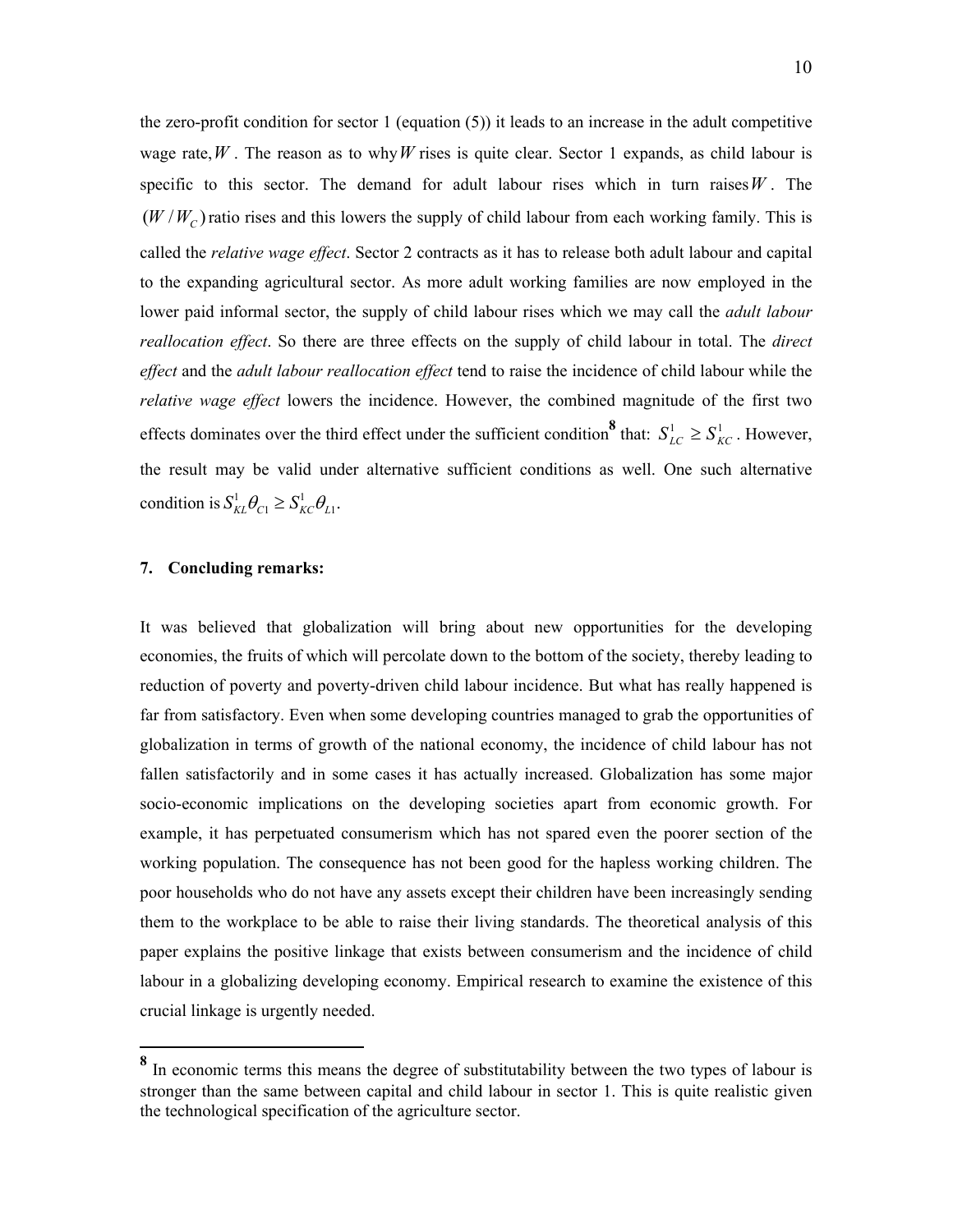### **APPENDIX I: Derivation of supply function of child labour**

Maximizing equation (1) with respect to  $C_1$ ,  $C_2$  and  $l_c$  and subject to the budget constraint (2) the following first-order conditions are obtained.

$$
((\alpha U)/(P_1 C_1)) = ((\beta U)/(P_2 C_2)) = ((\gamma U)/(n - l_C)W_C)
$$
\n(A.1)

From  $(A,1)$  we get the following expressions.

$$
C_1 = \{ \alpha(n - l_C) W_C / (\gamma P_1) \} \tag{A.2}
$$

$$
C_2 = \{\beta(n - l_c)W_c / (\gamma P_2)\}\tag{A.3}
$$

Substitution of the values of  $C_1$  and  $C_2$  into the budget constraint and further simplifications give us the following child labour supply function of each poor working household.

$$
l_C = [n(1 - \gamma) - \gamma(\frac{W}{W_C})]
$$
\n(3)

## **APPENDIX II: Effects on factor prices**

As R is determined from equation (6), it is independent of any changes in  $\gamma$ . In other words, we have  $\hat{R} = 0$ .

Totally differentiating equations (5) and using envelope condition we get the following expression.

$$
\theta_{L1}\hat{W} + \theta_{C1}\hat{W}_C = 0\tag{A.4}
$$

where:  $\theta_{ji}$  = distributive share of the *j* th input in the *i* th sector and, ' $\wedge$ ' = proportional change.

Totally differentiating equation (9.1) and rearranging terms the following expression is obtained.

$$
(S_{CL}^{1} + H - S_{LL}^{1})\hat{W} + (S_{CC}^{1} - H - S_{LC}^{1})\hat{W}_{C} = -G\hat{\gamma}
$$
\n(A.5)  
\nwhere,  $H = (\frac{\gamma W}{l_{C}W_{C}}) > 0$ ;  $G = (\frac{\gamma(nW_{C} + W)}{l_{C}W_{C}}) > 0$  and,

 $S_{ji}^k$  =the degree of substitution between factors *j* and *i* in the *k* th sector, *j*, *i* = *L*, *K*, *L*<sub>*c*</sub>; and,  $k = 1, 2$  For example,  $S_{LK}^1 = (R/a_{L1})(\partial a_{L1}/\partial R)$ ,  $S_{LL}^1 = (W/a_{L1})(\partial a_{L1}/\partial W)$  etc.  $S_{ji}^k > 0$  for  $j \neq i$ ; and,  $S_{jj}^k < 0$ ;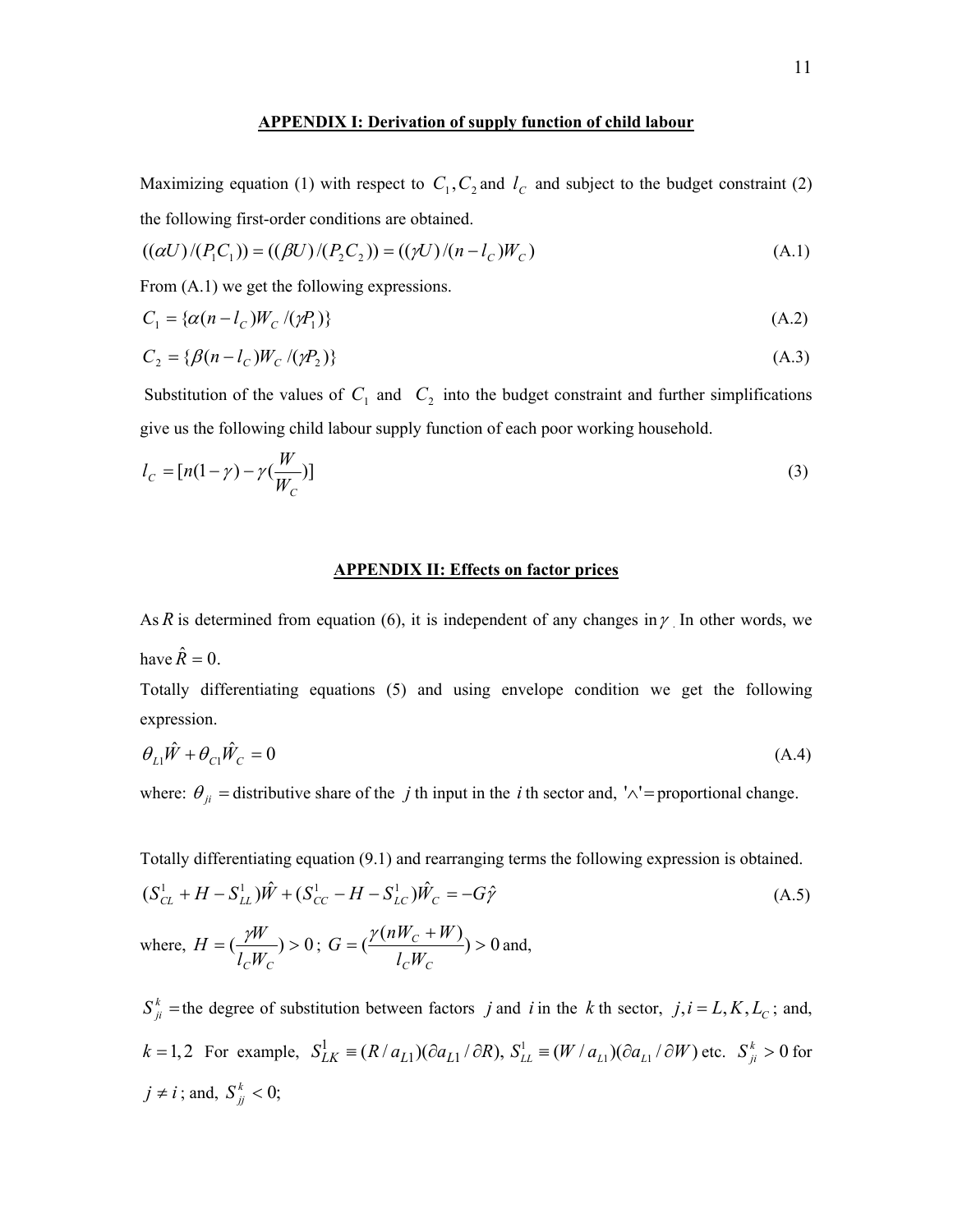Solving (A.4) and (A.5) by Cramer's Rule the following expressions are obtained.

$$
\hat{W} = \left(\frac{1}{|\theta|}\right)\theta_{C1}G\hat{\gamma}
$$
\n(A.6)

$$
\hat{W}_C = -\left(\frac{1}{|\theta|}\right)\theta_{L1}G\hat{\gamma}
$$
\n(A.7)

From (A.6) and (A.7) it follows that

$$
(\hat{W} - \hat{W}_C) = \left(\frac{1}{|\theta|}\right)(\theta_{C1} + \theta_{L1})G\hat{\gamma}
$$
\n(A.8)

where,  $|\theta| = {\theta_{L1}(S_{CC}^1 - H - S_{LC}^1) - \theta_{C1}(S_{CL}^1 + H - S_{LL}^1)} < 0$ 1  $\theta$  =  $\{\theta_{L1}(S_{CC}^1 - H - S_{LC}^1) - \theta_{C1}(S_{CL}^1 + H - S_{LL}^1)\}$  < 0

Given that  $|\theta| < 0$ , from (A.8) it follows that  $(\hat{W} - \hat{W}_C) > 0$  when  $\hat{\gamma} < 0$ . So, decrease in  $\gamma$  increases the  $(W/W_C)$  ratio.

# **APPENDIX III: Effects on the product mix.**

Totally differentiating equations (7) and (8), using (A.6) and (A.7) and simplifying the following two expressions are obtained.

$$
\lambda_{L1}\hat{X}_1 + \lambda_{L2}\hat{X}_2 = -\left(\frac{1}{|\theta|}\right)\lambda_{L1}(S_{LL}^1\theta_{C1} - S_{LC}^1\theta_{L1})G\hat{\gamma}
$$
\n(A.9)

$$
\lambda_{K1}\hat{X}_1 + \lambda_{K2}\hat{X}_2 = -\left(\frac{1}{|\theta|}\right)\lambda_{K1}(S_{KL}^1\theta_{C1} - S_{KC}^1\theta_{L1})G\hat{\gamma}
$$
\n(A.10)

Solving (A.9) and (A.10) by Cramer's rule and simplifying one gets

$$
\hat{X}_1 = -\left(\frac{1}{|\theta|}\right)\left(\frac{1}{|\lambda|}\right)\left[(\lambda_{L1}\lambda_{K2}S_{LL}^1 - \lambda_{K1}\lambda_{L2}S_{KL}^1)\theta_{C1} - (\lambda_{L1}\lambda_{K2}S_{LC}^1 - \lambda_{K1}\lambda_{L2}S_{KC}^1)\theta_{L1}\right]G\hat{\gamma}
$$
\n
$$
(-) \quad (+) \quad (-) \quad (+) \quad (+) \quad (+) \quad (+) \quad (-)
$$

where,  $|\lambda| = (\lambda_{L1}\lambda_{K2} - \lambda_{K1}\lambda_{L2}) > 0$  as the formal sector is more capital-intensive than the informal sector.

From (A.11) it now follows that,

 $\hat{X}_1 > 0$  when  $\hat{\gamma} < 0$  under the sufficient condition that:  $S_{LC}^1 \geq S_{KC}^1$ .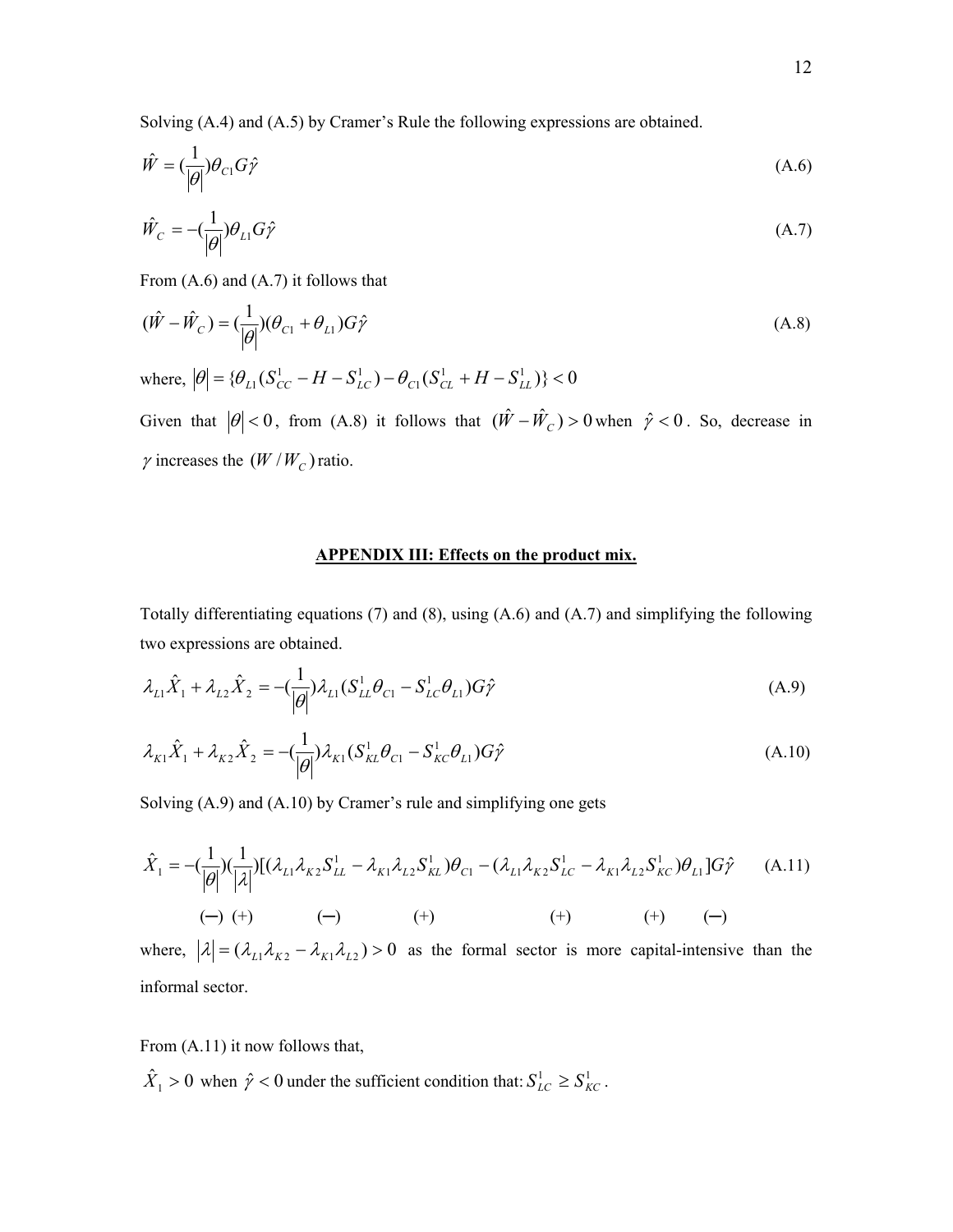#### **APPENDIX IV: Effects on the Child labour supply**

We differentiate the aggregate child labour supply function (equation 4) to we get the following expression.

$$
\hat{L}_C = -H(\hat{W} - \hat{W}_C) + \hat{X}_1 + S_{LL}^1 \hat{W} + S_{LC}^1 \hat{W}_C - G\hat{\gamma}
$$
\n(A.12)

Using  $(A.6) - (A.8)$  and  $(A.11)$  and simplifying one can rewrite equation  $(A.12)$  as follows.

$$
\hat{L}_C = -\frac{1}{|\theta|} \frac{1}{|\lambda|} [|\lambda| \{\theta_{L1}(S_{CC}^1 - S_{LC}^1) - \theta_{C1}(S_{CL}^1 - S_{LL}^1)\} - \lambda_{K1}\lambda_{L2} \{ (S_{KL}^1 - S_{LL}^1) \theta_{C1} + (S_{LC}^1 - S_{KC}^1) \theta_{L1} \} ]G\hat{\gamma}
$$
\n(A.13)

From (A.13) we get the following result.

$$
\hat{L}_C > 0 \text{ when } \hat{\gamma} < 0 \text{ if } S^1_{LC} \ge S^1_{KC} \tag{A.14}
$$

This is only a sufficient condition. The same result holds under different sufficient conditions (like  $\theta_{C_1} S^1_{KL} \geq \theta_{L_1} S^1_{KC}$ ) as well.

## **References:**

Basu, K. (2005): 'Globalisation, Poverty and inequality: What is the relationship? What can be done?', CAE Working Paper no. 05-13.

Basu, K. and Van, P.H. (1998): 'The economics of child labour', *American Economic Review,* 88(3), 412-427.

Chaudhuri, S. and Dwibedi, J.K. (2007): 'Foreign Capital Inflow, Fiscal Policies and Incidence of Child Labour in a Developing Economy', *The Manchester School*, Vol. 75. No. 1, 17-46.

Cigno, A., Rosati, F.C., and Guarcello, L. (2002): 'Does globalization increase child labor?' *World Development*, 30, 1579-1589.

Edmonds, E.V., & Pavcnik, N. (2006). 'International trade and child labor: cross-country evidence'. *Journal of International Economics*, 68, 115-140.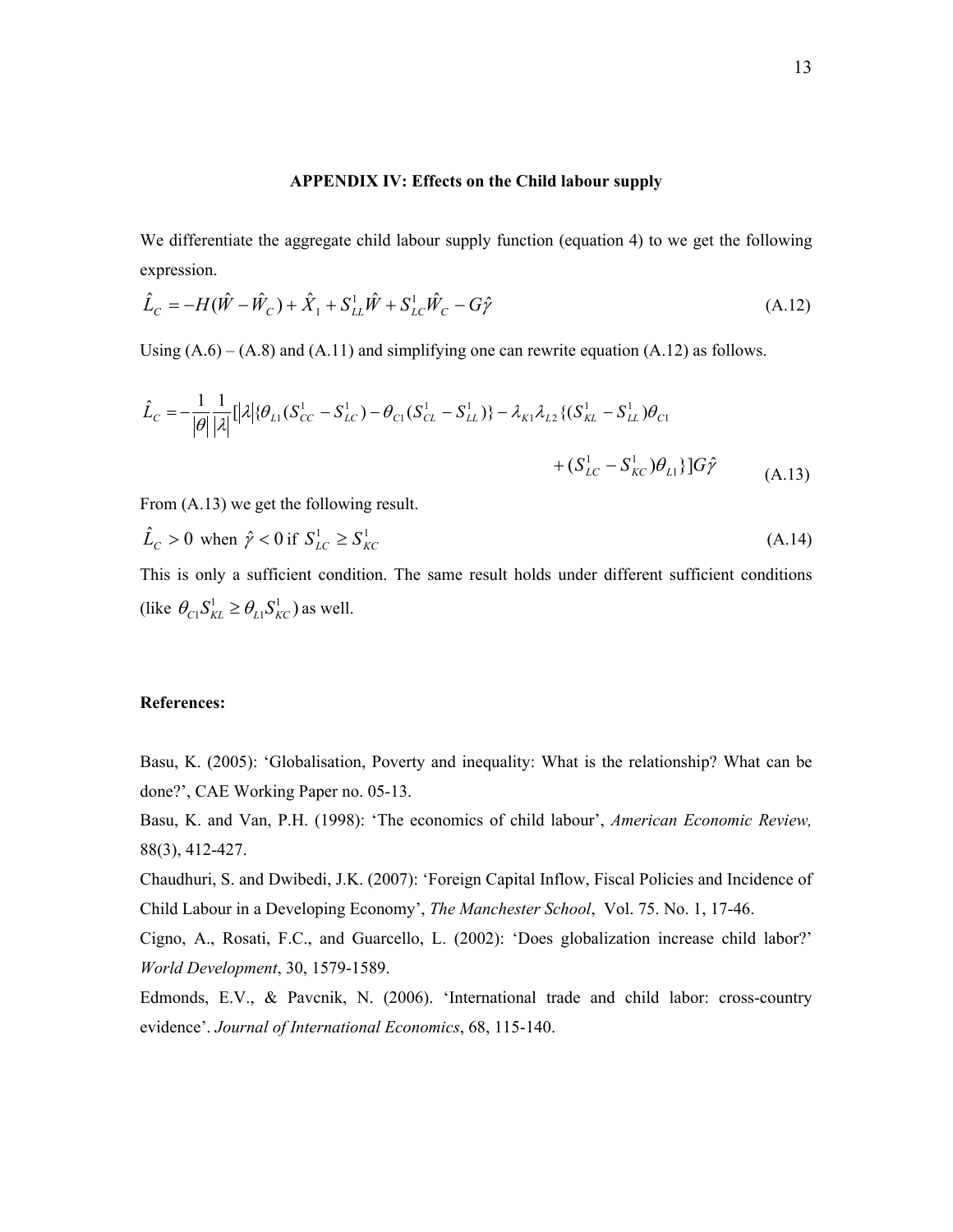FAO (2005): 'Globalisation of food systems in developing countries: impact on food security and nutrition', FAO food and nutrition series 83, available at

ftp://ftp.fao.org/docrep/fao/007/y5736e/y5736e02.pdf

Khan, A.R. (1998): 'The impact of globalization in South Asia', in: A.S. Bhalla ed., Globalization, Growth and Marginalization (Macmillan, UK).

Lieten, G.K. (2003): 'Globalisation and Child Labour: Possible Consequences', International Conference "Child Labour within the Context of Globalisation: Problem Outline and Action Points" 26 to 28 September 2003, Hattingen, Germany.

Loker, W. (1999): 'Grit in the Prosperity Machine: Globalization and the Rural Poor in Latin America' in William Loker, ed. Globalization and the Rural Poor in Latin America. Boulder, Co: Lynne Rienner. 9-40.

Neumayer, E. and Soysa, I. (2005): 'Trade Openness, Foreign Direct Investment and Child Labour' *World Development*, 33(1), 43-63.

Rao, H.C.(2000): 'Declining demand for food grains in rural India: implications', *Economic and Political Weekly,* 35(4).

Reddy, S. and Minoiu, C. (2005): 'Chinese Poverty: Assessing the Impact of Alternative Assumptions', *Review of Income and Wealth*, Vol. 47(3), pp. 283-300.

Riskin, C. (2004): 'The Fall in Chinese Poverty: Issues of Measurement, Incidence and Cause', Columbia University mimeo. Available at:

http://www.people.umass.edu/peri/Calendar/confernces/Riskin%20paperA.pdf

Sawaya, A.L., Martins, P.A. and Martins, V. J. B. (2005): 'Impact of globalization on food consumption, health and nutrition in urban areas: a case study of Brazil', FAO food and nutrition series 83, available at ftp://ftp.fao.org/docrep/fao/007/y5736e/y5736e02.pdf

Sen, A. and Himanshu (2004): 'Poverty and Inequality in India – I', *Economic and Political Weekly. Vol. 39, No. 38.* 

Swaminathan, M. (1998): 'Economic growth and the persistence of child labor: Evidence from an Indian city', *World Development* 26(8), 1513-1528.

Tendulkar, S., Sundaram, D. K., & Jain, L. R. (1996): 'Macroeconomic policies and poverty in India 1966–67 to 1993–94', Monograph. New Delhi: ILO.

UN Commission on Sustainable Development (1999): 7th Session New York, 19-30 April 1999, Consumption and Production Patterns - Decisions of the General Assembly and the Commission on Sustainable Development, The UN.

UNICEF (1997): 'The State of The World's Children', 1997. Oxford, Oxford University.